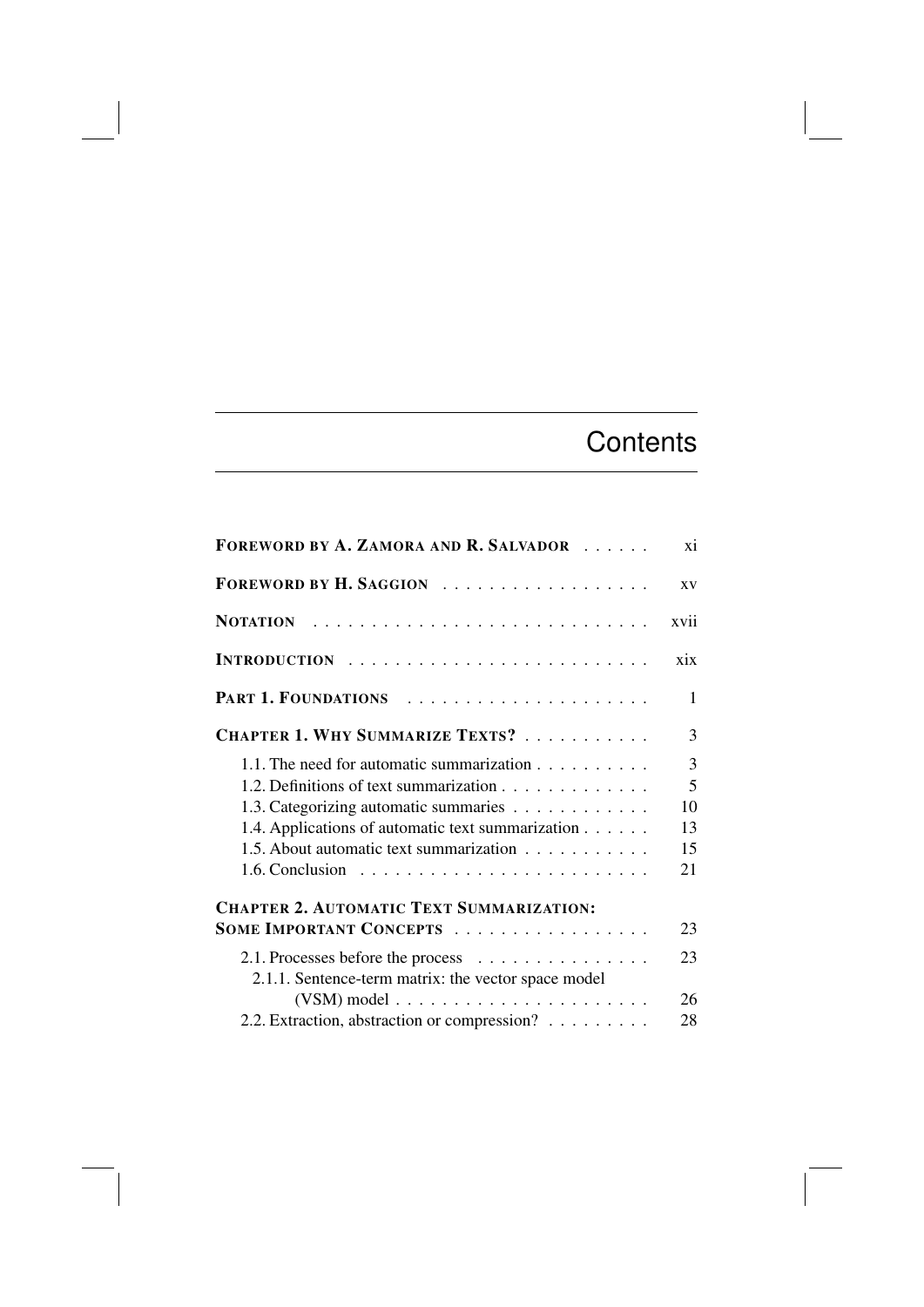| 2.3. Extraction-based summarization                                       | 30 |
|---------------------------------------------------------------------------|----|
| 2.3.1. Surface-level algorithms                                           | 31 |
| 2.3.2. Intermediate-level algorithms                                      | 33 |
| 2.3.3. Deep parsing algorithms                                            | 34 |
|                                                                           | 35 |
|                                                                           | 35 |
| 2.4.2. Information extraction and abstract generation                     | 38 |
| 2.5. Sentence compression and Fusion                                      | 38 |
| 2.5.1. Sentence compression $\dots \dots \dots \dots \dots \dots$         | 38 |
|                                                                           | 39 |
| 2.6. The limits of extraction $\ldots \ldots \ldots \ldots \ldots \ldots$ | 39 |
| 2.6.1. Cohesion and coherence                                             | 40 |
| 2.6.2. The HexTAC experiment                                              | 42 |
| 2.7. The evolution of text summarization tasks                            | 43 |
|                                                                           | 43 |
| 2.7.2. Current and future problems                                        | 45 |
|                                                                           | 50 |
| 2.9. Conclusion $\ldots \ldots \ldots \ldots \ldots \ldots \ldots \ldots$ | 51 |
| <b>CHAPTER 3. SINGLE-DOCUMENT SUMMARIZATION</b>                           | 53 |
|                                                                           | 53 |
| 3.1.1. Luhn's Automatic Creation of Literature Abstracts.                 | 57 |
| 3.1.2. The Luhn algorithm $\ldots \ldots \ldots \ldots \ldots$            | 59 |
| 3.1.3. Edmundson's linear combination                                     | 61 |
| 3.1.4. Extracts by elimination                                            | 64 |
| 3.2. Machine learning approaches                                          | 66 |
| 3.2.1. Machine learning parameters                                        | 66 |
| 3.3. State-of-the-art approaches                                          | 69 |
|                                                                           | 73 |
| 3.4.1. Singular value decomposition (SVD)                                 | 73 |
| 3.4.2. Sentence weighting by SVD $\dots \dots \dots \dots$                | 74 |
|                                                                           | 76 |
| 3.5.1. PAGERANK and SNA algorithms                                        | 77 |
| 3.5.2. Graphs and automatic text summarization                            | 78 |
|                                                                           | 79 |
|                                                                           | 80 |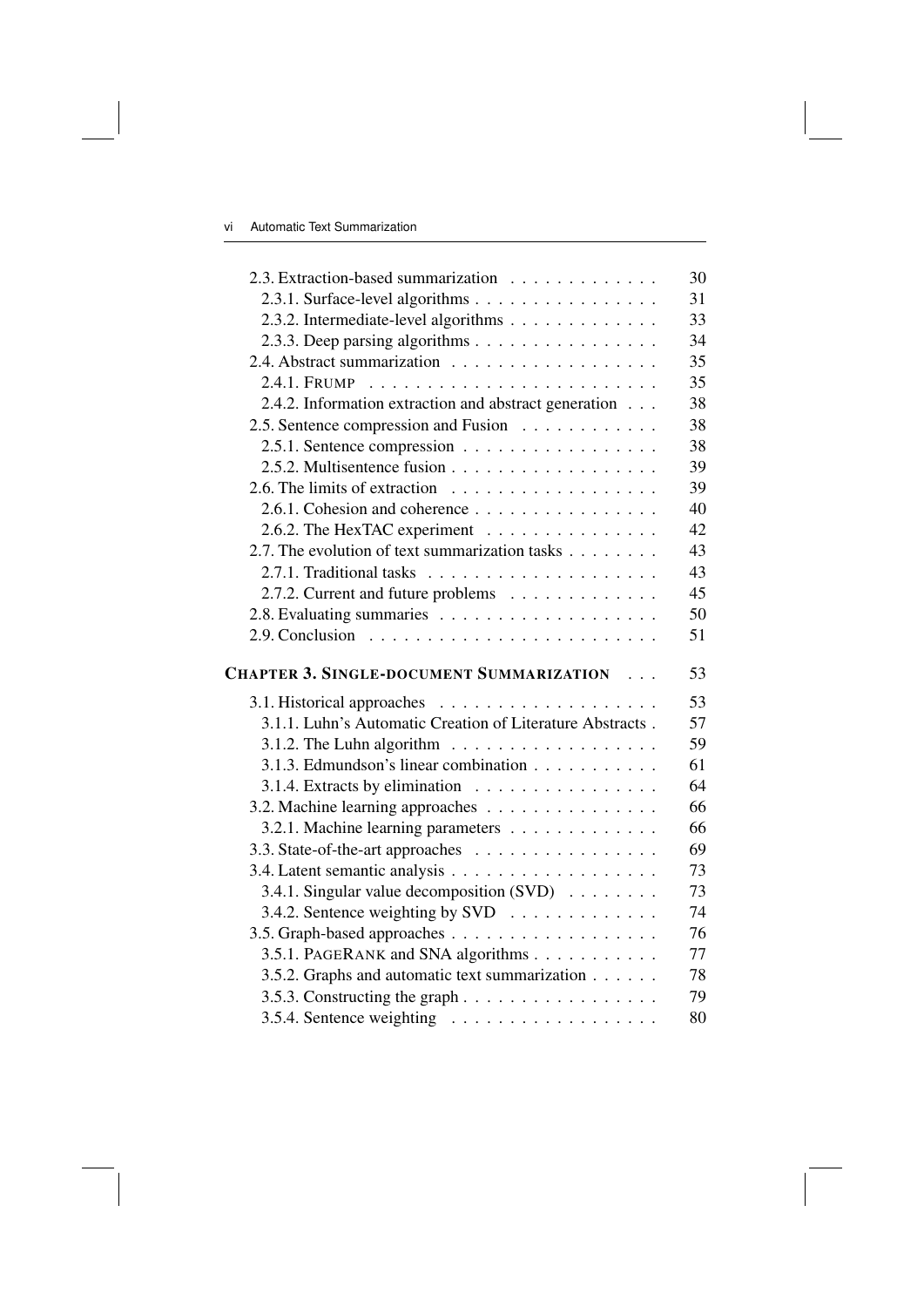| 3.6. DIVTEX: a summarizer based on the divergence of              |     |
|-------------------------------------------------------------------|-----|
|                                                                   | 83  |
|                                                                   | 85  |
| 3.7.1. Frequential measures                                       | 86  |
|                                                                   | 87  |
| 3.7.3. Mixed measures $\dots \dots \dots \dots \dots \dots \dots$ | 88  |
|                                                                   | 89  |
|                                                                   | 90  |
|                                                                   | 93  |
| 3.9.1. Spins and neural networks                                  | 93  |
| 3.9.2. The textual energy similarity measure                      | 95  |
| 3.9.3. Summarization by extraction and textual energy             | 97  |
| 3.10. Approaches using rhetorical analysis                        | 102 |
|                                                                   | 107 |
|                                                                   | 107 |
|                                                                   |     |
| <b>CHAPTER 4. GUIDED MULTI-DOCUMENT</b>                           |     |
|                                                                   | 109 |
|                                                                   | 109 |
| 4.2. The problems of multidocument summarization                  | 110 |
| 4.3. DUC/TAC & INEX Tweet Contextualization                       | 112 |
| 4.4. The taxonomy of MDS methods                                  | 115 |
|                                                                   | 115 |
| 4.4.2. Vector space model based                                   | 116 |
|                                                                   | 117 |
| 4.5. Some multi-document summarization systems and                |     |
|                                                                   | 117 |
|                                                                   | 118 |
| 4.5.2. Maximal marginal relevance                                 | 119 |
| 4.5.3. A multidocument biography summarization system             | 120 |
| 4.5.4. Multi-document ENERTEX                                     | 121 |
|                                                                   | 123 |
|                                                                   | 126 |
| 4.5.7. SUMUM and SUMMA                                            | 128 |
|                                                                   | 131 |
|                                                                   | 134 |
| 4.6.1. Update summarization pilot task at DUC 2007                | 134 |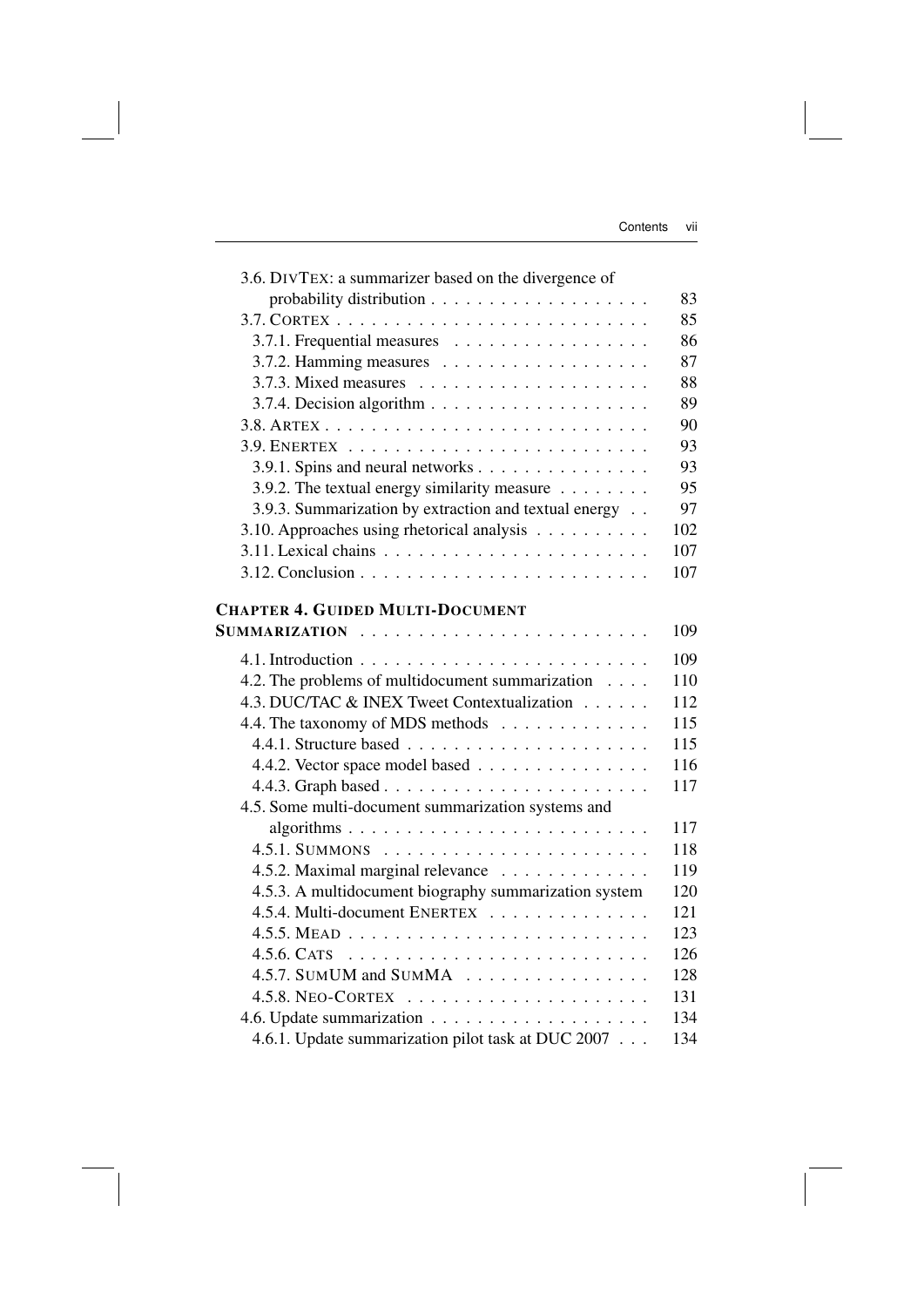| 4.6.2. Update summarization task at TAC 2008 and 2009.                    | 135 |
|---------------------------------------------------------------------------|-----|
| 4.6.3. A minimization-maximization approach                               | 138 |
| 4.6.4. The ICSI system at TAC 2008 and 2009                               | 142 |
| 4.6.5. The CBSEAS system at TAC                                           | 145 |
| 4.7. Multidocument summarization by polytopes                             | 146 |
|                                                                           | 148 |
| 4.9. Conclusion $\ldots \ldots \ldots \ldots \ldots \ldots \ldots \ldots$ | 149 |
| PART 2. EMERGING SYSTEMS                                                  | 151 |
| <b>CHAPTER 5. MULTI AND CROSS-LINGUAL</b>                                 |     |
|                                                                           | 153 |
| 5.1. Multilingualism, the web and automatic summarization                 | 153 |
| 5.2. Automatic multilingual summarization                                 | 156 |
|                                                                           | 159 |
|                                                                           | 159 |
| 5.5. COLUMBIA NEWSBLASTER                                                 | 161 |
|                                                                           | 163 |
| $5.7.$ GOOGLE NEWS $\dots \dots \dots \dots \dots \dots \dots \dots$      | 166 |
|                                                                           | 166 |
| 5.9. Automatic cross-lingual summarization                                | 168 |
| 5.9.1. The quality of machine translation $\dots \dots \dots$             | 169 |
| 5.9.2. A graph-based cross-lingual summarizer                             | 172 |
|                                                                           | 177 |
| <b>CHAPTER 6. SOURCE AND DOMAIN-SPECIFIC</b>                              |     |
| <b>SUMMARIZATION</b>                                                      | 179 |
| 6.1. Genre, specialized documents and automatic                           |     |
|                                                                           | 179 |
| 6.2. Automatic summarization and organic chemistry                        | 183 |
|                                                                           | 183 |
| 6.3. Automatic summarization and biomedicine                              | 189 |
|                                                                           | 189 |
| 6.3.2. A linguistic-statistical approach                                  | 196 |
| 6.4. Summarizing court decisions                                          | 201 |
|                                                                           | 204 |
| 6.5.1. CBSEAS at TAC 2008 opinion task                                    | 204 |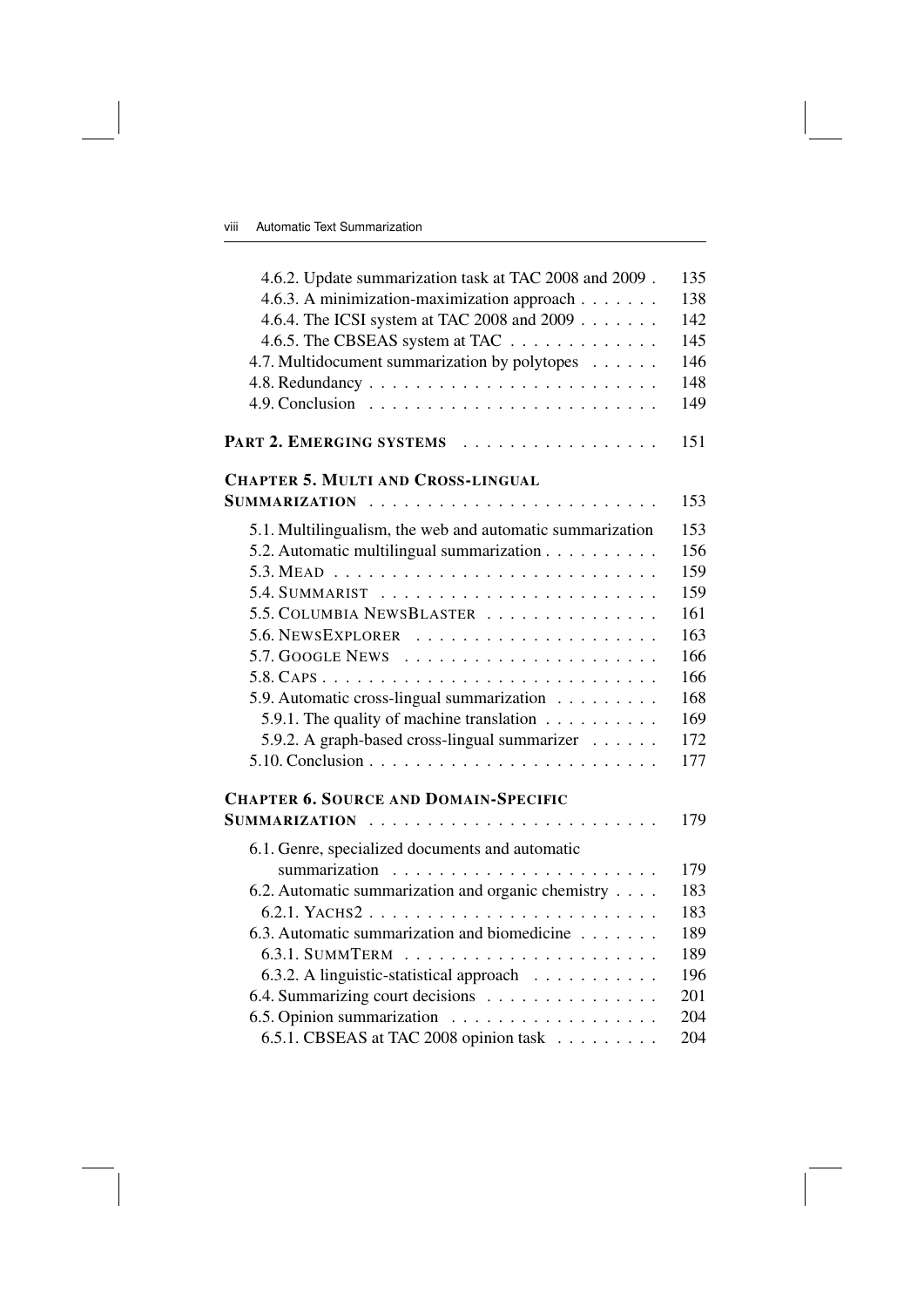|                                                                           | 206 |
|---------------------------------------------------------------------------|-----|
| 6.6.1. Web page summarization $\dots \dots \dots \dots \dots$             | 206 |
| 6.6.2. OCELOT and the statistical gist $\ldots \ldots \ldots$             | 207 |
| 6.6.3. Multitweet summarization                                           | 211 |
| 6.6.4. Email summarization                                                | 215 |
| 6.7. Conclusion $\ldots \ldots \ldots \ldots \ldots \ldots \ldots \ldots$ | 216 |
| CHAPTER 7. TEXT ABSTRACTING                                               | 219 |
| 7.1. Abstraction-based automatic summarization                            | 219 |
| 7.2. Systems using natural language generation                            | 220 |
| 7.3. An abstract generator using information extraction                   | 222 |
| 7.4. Guided summarization and a fully abstractive approach                | 223 |
| 7.5. Abstraction-based summarization via conceptual graphs                | 226 |
|                                                                           | 227 |
| 7.6.1. Multisentence fusion via graphs                                    | 228 |
| 7.6.2. Graphs and keyphrase extraction: the TAKAHÉ                        |     |
|                                                                           | 231 |
|                                                                           | 232 |
| 7.7.1. Symbolic approaches                                                | 235 |
| 7.7.2. Statistical approaches                                             | 236 |
| 7.7.3. A statistical-linguistic approach                                  | 238 |
|                                                                           | 241 |
| <b>CHAPTER 8. EVALUATING DOCUMENT SUMMARIES </b>                          | 243 |
|                                                                           | 243 |
| 8.1. How can summaries be evaluated?                                      | 245 |
|                                                                           |     |
|                                                                           | 246 |
| 8.3.1. The baseline summary                                               | 247 |
| 8.4. TIPSTER SUMMAC evaluation campaigns                                  | 248 |
|                                                                           | 249 |
|                                                                           | 249 |
| 8.4.3. Question-answering task                                            | 250 |
| 8.5. NTCIR evaluation campaigns                                           | 250 |
| 8.6. DUC/TAC evaluation campaigns                                         | 251 |
|                                                                           | 252 |
| 8.7. CLEF-INEX evaluation campaigns                                       | 254 |
| 8.8. Semi-automatic methods for evaluating summaries                      | 256 |